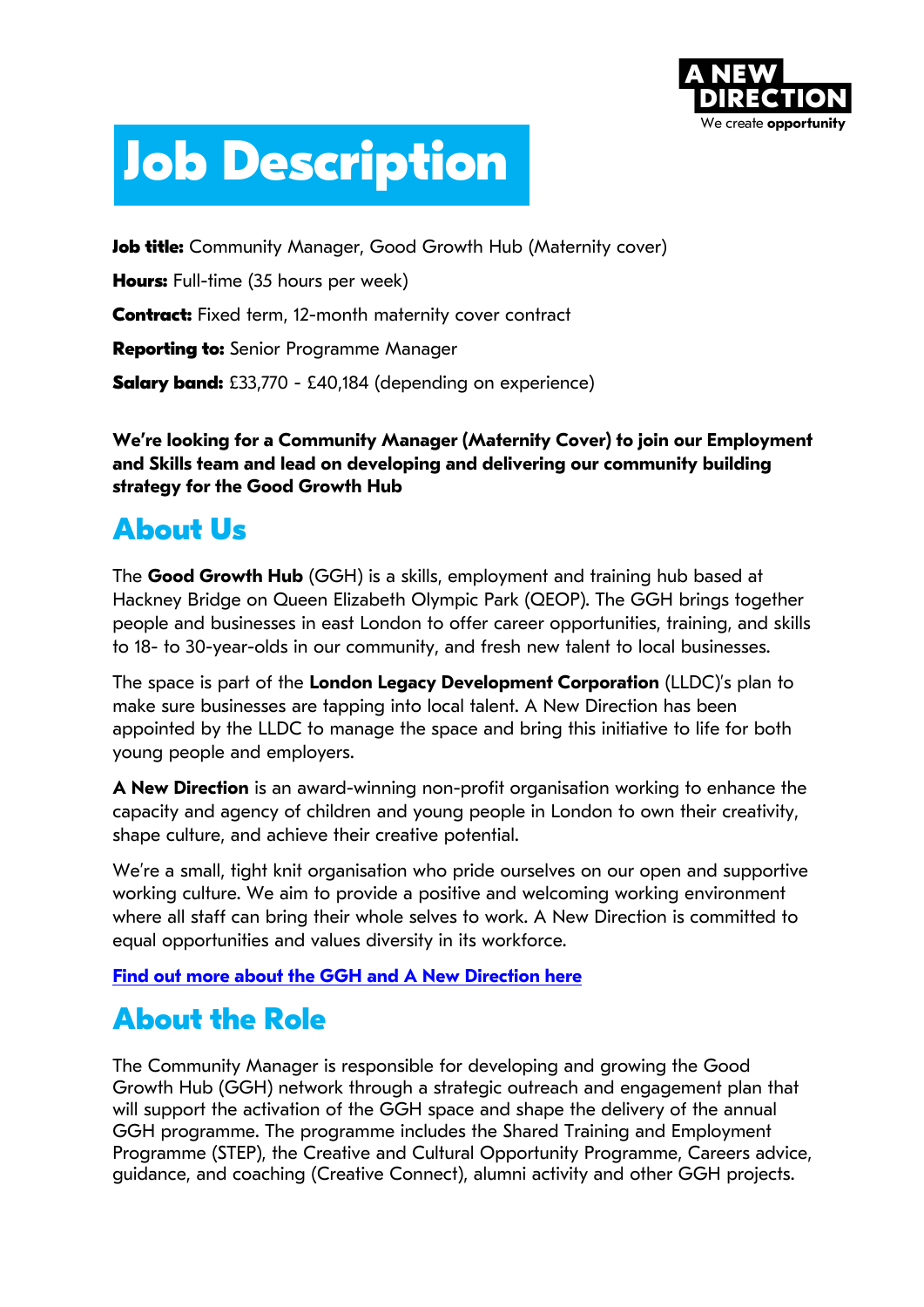This role bridges communications and social activity with direct outreach and engagement enabling our work to meaningfully engage with local communities. We are therefore searching for an individual who can speak and present clearly and confidently on behalf of the programme's aims and objectives.

The post will be ideal for an individual who has connections and partnerships locally and/or who has the ability and interest to build long-lasting relationships. The role will ensure that outreach and alumni activity build on the work to date within the team and connects overtly with the systems and procedures so that the focus of the work is not delivered in isolation.

Tasks will involve recruitment and outreach planning and delivery (together with colleagues) and ensuring progression for GGH users on to dedicated alumni offer including industry mentoring, networking and continued one to one support and other related activity that will support and drive continued learning, connectionmaking, awareness raising and other.

The role sits within A New Direction's Employment and Skills team, working alongside a Marketing and Engagement Manager who together with the Senior Programme Manager for the GGH will have oversight of our community building strategy for the Hub. The Community Manager role has line management responsibilities providing direction and support for the outreach of associated programme delivery.

You will be highly organised, a clear communicator and enjoy working within teams. You will have interest and appetite for problem solving and working in complex environments. You will be actively interested in creating a contribution to how the skills and employment landscape can be shaped according to the needs of local young people and employers.

# **Key Responsibilities**

## **GGH Network Building**

- To create, develop and manage a GGH network building strategy focused on building authentic partnerships with key stakeholders: local employers, community partners and residents. The strategy will focus on developing relationships with these groups, collecting data to support GGH design and delivery and establish a network of key stakeholders committed to the GGH vision and mission.
- To report on the strategy's development to key stakeholders including LLDC (London Legacy Development Corporation) and GGH Boards.

#### **Community Partners**

- Develop new and existing relationships with community of referral partners, job centre work coaches, youth sector organisations, local boroughs, charities and networks to explore opportunities for collaboration in the design and delivery of GGH programme and support referrals onto GGH programme activity.
- Work with local community partners to develop a deeper understanding of skills and employment needs locally to inform and support GGH programming.
- Work with the Marketing and Engagement Manager to create an outreach plan that targets anchor organisations who we can collaborate with to reach local talent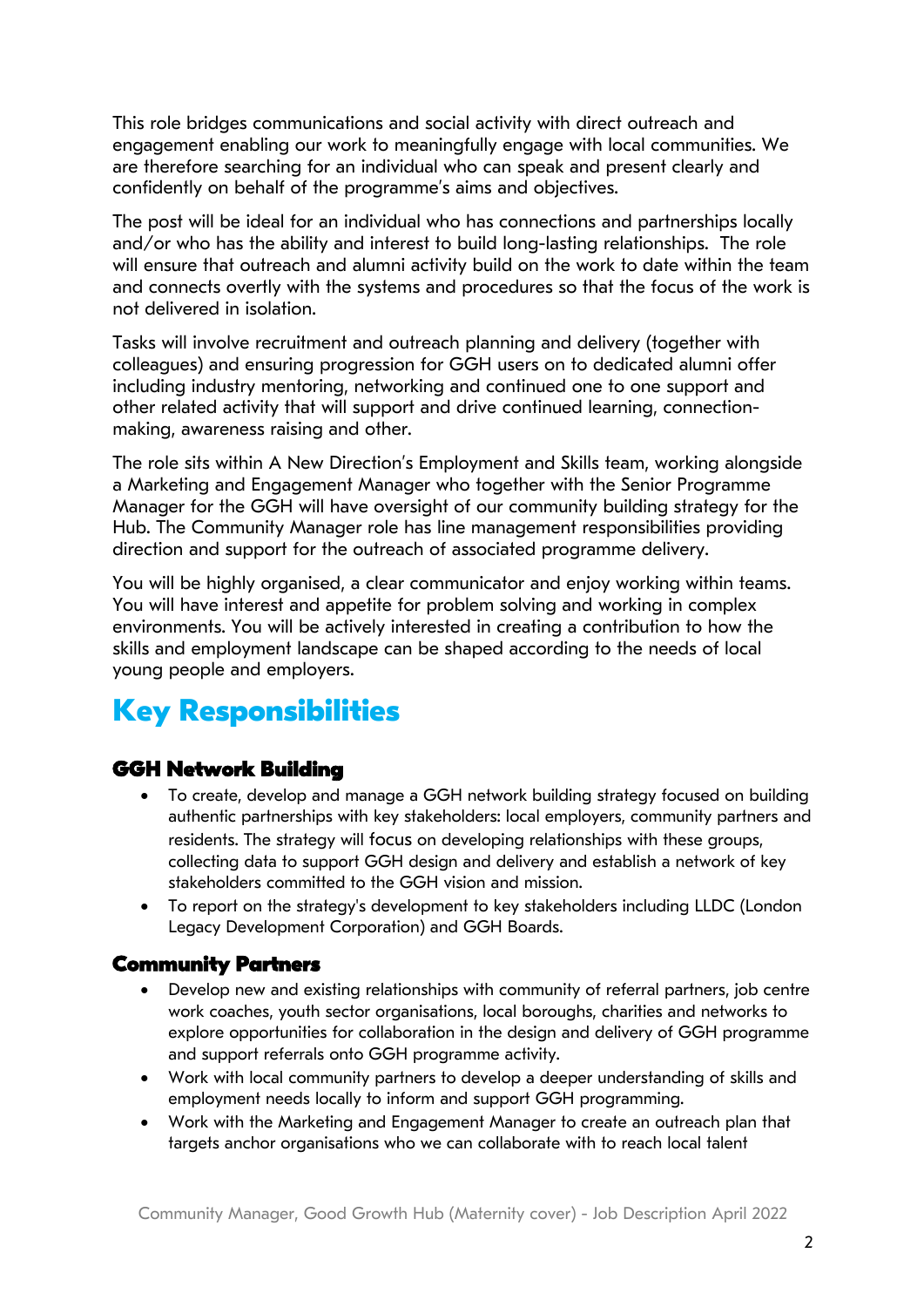• Undertake location-specific community building campaigns for priority east London boroughs (Hackney, Newham, Tower Hamlets and Waltham Forest) Work with local partners to develop strong referral networks and partnerships in order to reach local residents interested in GGH offer and support ambitions to reach deeper into local communities.

#### **Local Residents**

- Work closely with the Marketing and Engagement Manger to develop an active strategy that connects, communicates, and builds relationships with local residents
- Work closely with GGH team to input and support recruitment plan for GGH offer. To support the delivery of recruitment plan.

#### **Employers**

- Work closely with the GGH team to establish a clear employer offer to engage key employer partners in GGH programme activity.
- Develop and manage relationships with employer partners to ensure clear lines of communication between employers and the GGH. Support employers to establish buy-in within their organisations and develop a plan of engagement with the GGH programme.
- Connect employers with relevant GGH programme managers, maintain relationships throughout the process to ensure new opportunities are being communicated and needs are being met

#### **Space activation and Curation**

- Work with local partners and GGH team to design and curate activity in line with aims and objectives of GGH network building Strategy.
- To actively work programmatically with alumni and community partners to hold events and programmatic activity that supports GGH related goals.
- To work with Facilities Manager to ensure that space is welcoming and responsive to needs of beneficiaries.
- To work with the Marketing and Engagement Manager to ensure that the GGH space is clear communicated as being open and available to community partners, employers, and local young people for use as a resource.

#### **Access and Inclusion:**

- Work closely with the GGH team to establish a clear community offer that engages local community partners in GGH activity to ensure that local young people aged 18- 30 are engaged with across the local boroughs.
- Develop and manage relationships with community partners to ensure the GGH is clearly communicated with and from.
- Using intel and insights from discussions with community partners you will inform codesign process for GGH programme design and delivery and support any relevant codesign activity.
- Support Managers to design and develop accessible processes, contributing to and keeping up to date with access and inclusion best practice, and ensuring that reasonable adjustments are acted upon and considered.

#### **This is a description of the job as currently presented, the role responsibilities are subject to change through scheduled review and discussion with the person in post.**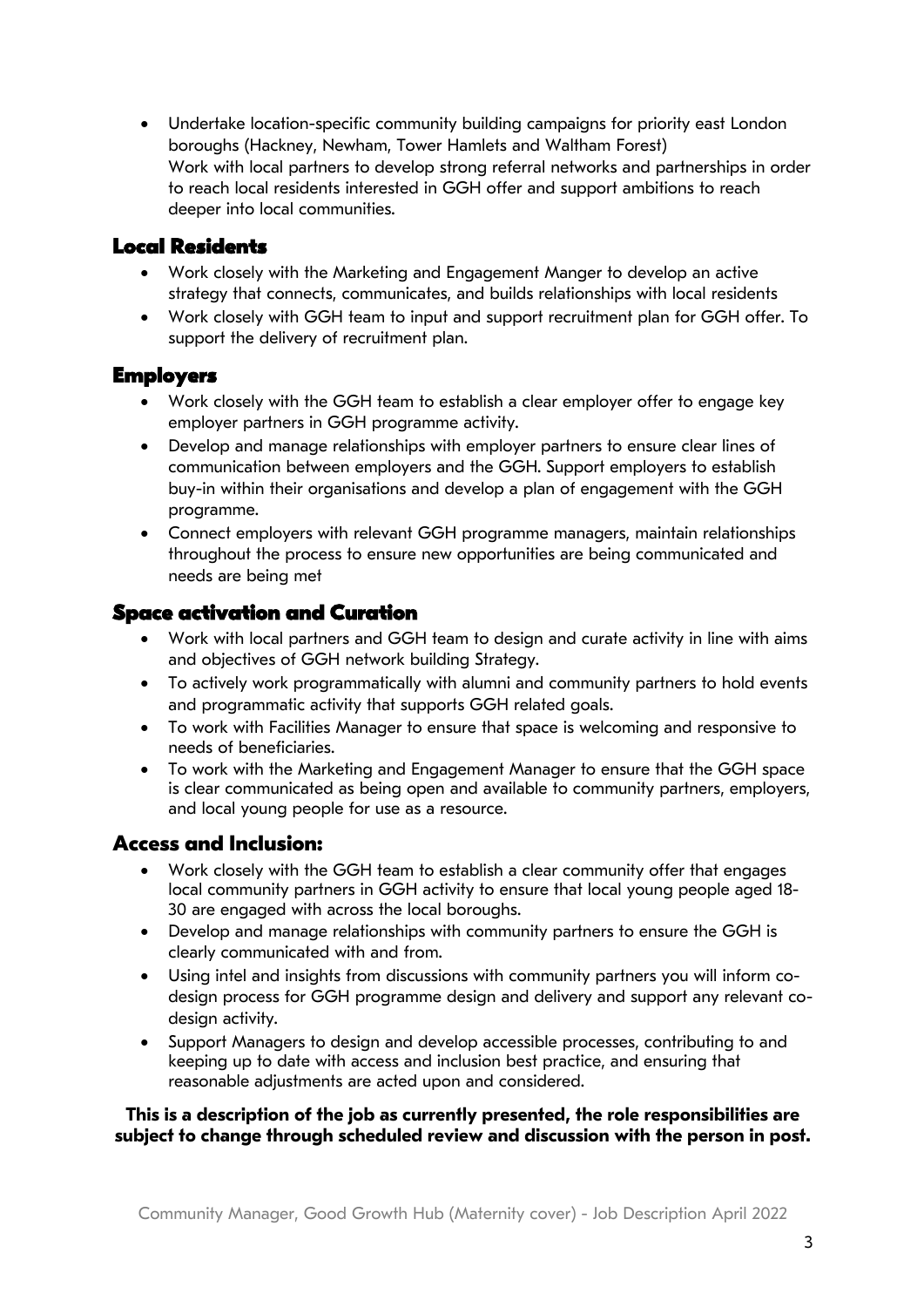# **Person Specification Person specification**

We aim to provide a supportive and challenging work environment where programmes work towards our vision and mission, as well as a great benefits package.

We welcome applications from people who have transferable skills and/or do not meet every skill requirement as we know women and other under-represented groups are less likely to apply for a role if they are not 100% qualified. We promote a diverse, inclusive and empowering culture.

#### **We are looking for someone with the following:**

## **Skills**

- Ability to speak, write and communicate clearly
- Ability to be flexible and adaptable
- Ability to communicate effectively in a range of different settings and to act as an effective ambassador for the organisation and the GGH programme
- Ability to work collaboratively with the team and partners
- Ability to plan and forecast delivery, identify timelines and resources needed for marketing and promotion in liaison with the Marketing  $\delta$  Engagement Manager
- Ability to work under own initiative, prioritise a range of tasks with minimal supervision whilst communicating clearly what one is working on and how one is progressing
- Ability to meet deadlines and work with accuracy and attention to detail
- Ability to work with and gain trust from young people from a wide range of backgrounds
- Ability to develop relationships with key stakeholders including community partners (this may include local authority partners, youth sector organisations, youth support charities, youth programmes in creative/cultural/digital sectors, job centres or skills), employer agencies and organisations (East Bank, Here East, Hackney Bridge, Enterprise Zones), and young people (beneficiaries and alumna groups)
- Ability to collect and interpret data for the team to make decisions based on need, including report writing and presentations
- Ability to communicate and support access requirements
- Excellent administrative and organisational skills
- Excellent working knowledge of Microsoft Office (Word, Excel, PowerPoint, Outlook) and online platforms like Zoom and Microsoft Teams
- Good technical knowledge managing and analysing information and data for reports

# **Experience**

- Experience developing network building strategies
- Experience developing and managing relationships with a wide variety of partners
- Experience of programme management